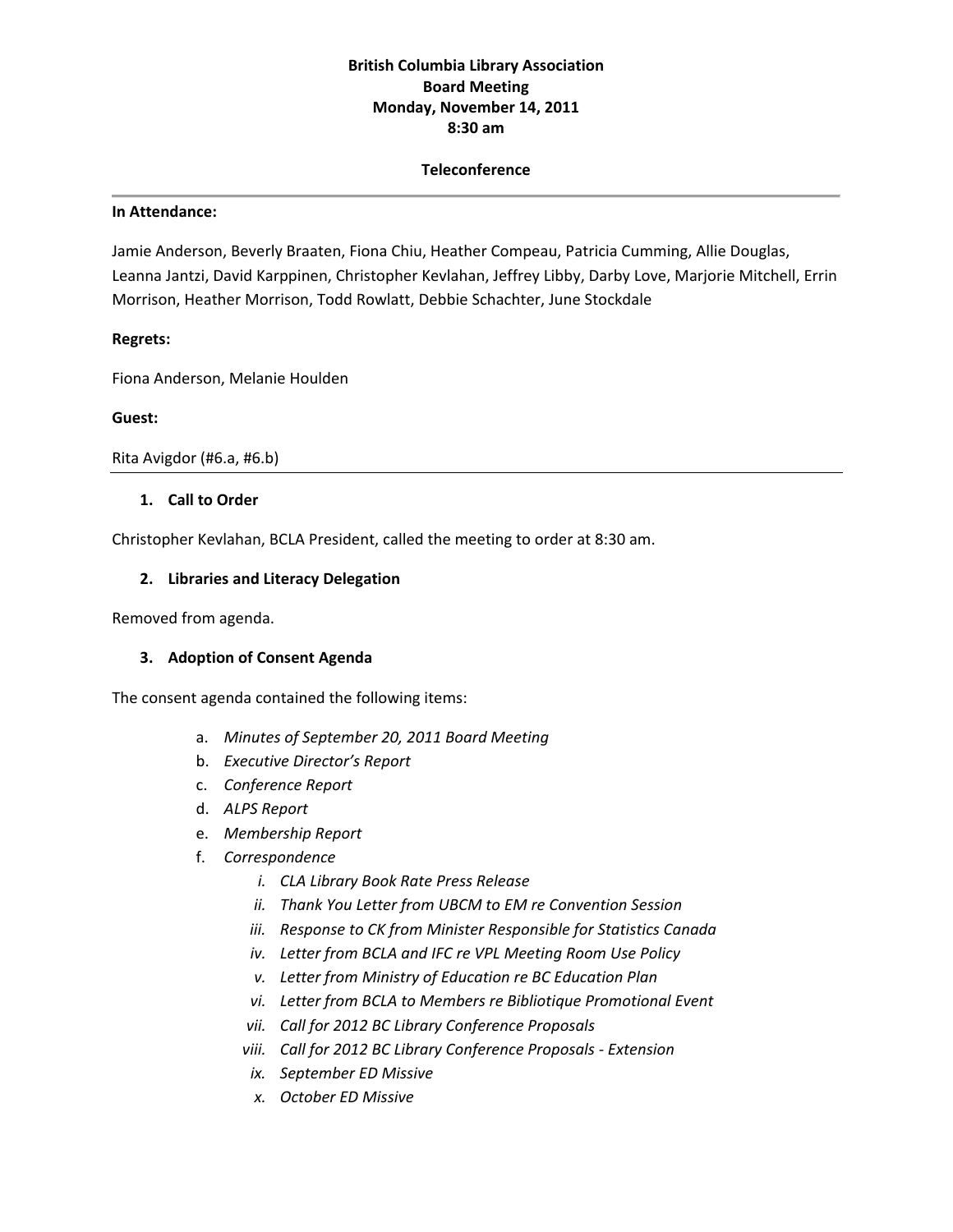### *xi. Letter from CAUT re Library and Archives Canada*

### *Moved by Todd Rowlatt, Seconded by June Stockdale:*

THAT the consent agenda be approved and adopted as presented.

**CARRIED**

### **4. Adoption of Regular Agenda**

The agenda was approved in discussion.

### **5. Verbal Reports**

a. *Presidents' Report*

Christopher Kevlahan reported on a BCLA communications plan and a task force formed to follow up on suggestions arising from the 2011 member survey. BCLA, BCLTA and ABCPLD representatives met with the Minister of Education in conjunction with the annual UBCM Convention and the three associations also partnered to put on an early morning clinic for UBCM delegates at the Convention. Christopher also participated in the Express Yourself Writing Contest and has been busy with the BCLA HR Committee in its search for a new Executive Director. Finally, as this was Errin Morrison's last BCLA meeting, Christopher thanked her on behalf of the Board and the Association for her work on behalf of libraries in BC.

### b. *HR Committee Report*

Applications for the position of Executive Director will be reviewed on November 15. HR Committee members include Christopher Kevlahan, Debbie Schachter, June Stockdale, and Deb Thomas, with Errin Morrison providing administrative support. Board members discussed minimum qualifications for the position, particularly whether the next ED must have a library degree or diploma.

c. *YAACS Report*

Darby Love reported on YAACS developments, including development of a YAACS award to be presented at the BC Library Conference in 2012 and an upcoming meeting to discuss the future of the Books for BC Babies Program. YAACS has welcomed a new Vice‐Chair, Tara Williston, and is still seeking a northern representative.

### **6. Business Arising**

### a. *Treasurer's Report*

Debbie Schachter, BCLA Treasurer, provided a financial report for the period ending August 31, and items are tracking well according to the time of year. The predicted deficit will not likely become a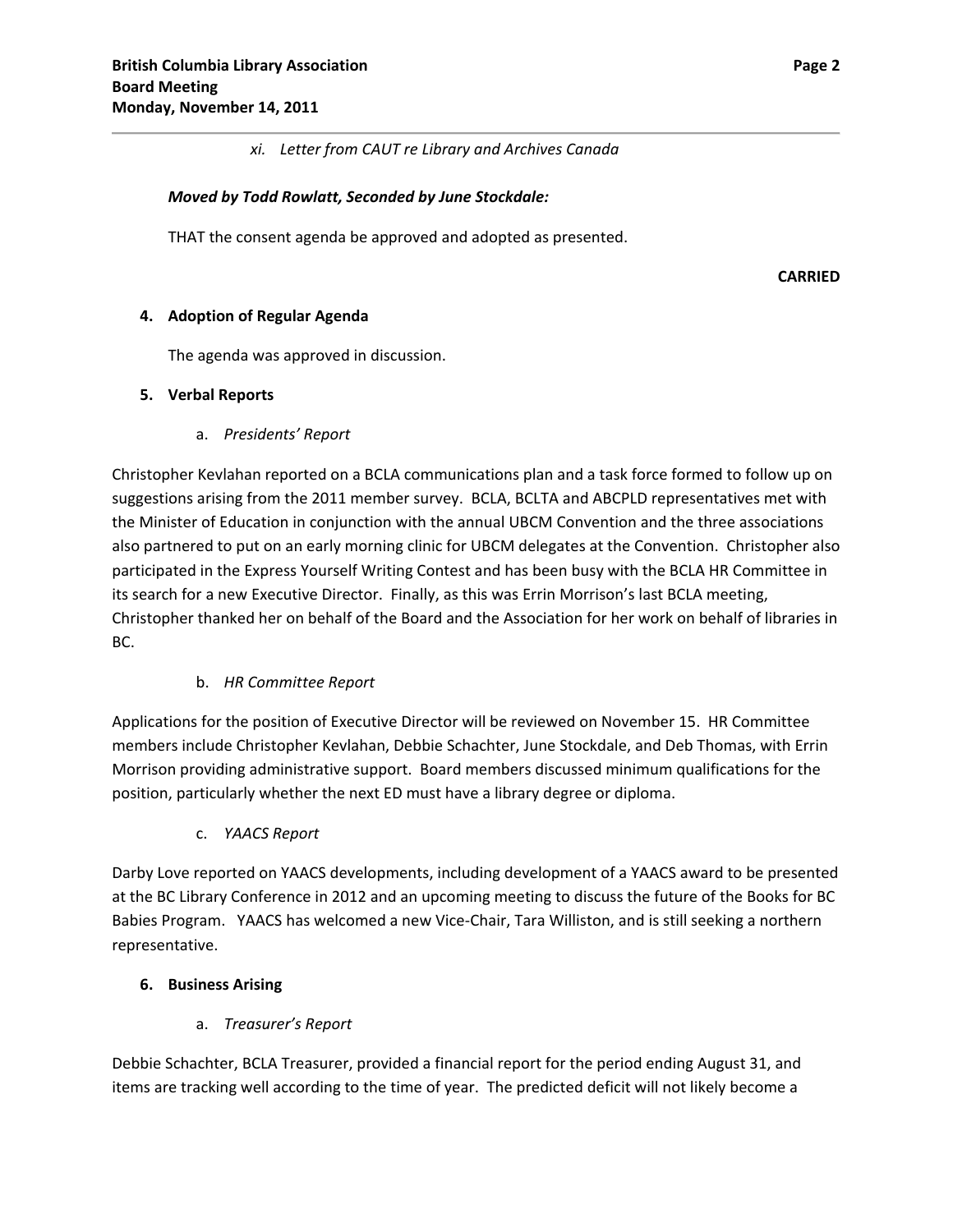reality as the transition of database administration from BCLA to the BC Libraries Cooperative has been postponed until next year. Rita Avigdor, bookkeeper for BCLA and guest at the meeting, explained the nature of the BCLA financials, which include operational items and government funded programs that flow through BCLA accounts. Allie Douglas will forward the complete financial statements to Board members via e‐mail, as they were not included in the board agenda package circulated in advance of the meeting. Annette DeFaveri from Libraries & Literacy is scheduled to attend the January Board meeting to review and answer any questions about BCLA's relationship with the provincial government.

Debbie also reviewed the draft budget for 2012. As database administration shifts to the BC Libraries Cooperative, the reduction in database administration revenue has led to the development of a deficit budget for the year. The most important revenue focus for the year will include memberships and conference fees. Total revenues are budgeted at \$319,500, and expenditures are estimated at \$359,050, which results in a planned deficit of \$39,550. The retained earnings from previous years are expected to decline to \$197,415 after the deficit is taken into account.

# *Moved by Debbie Schachter, Seconded by Marjorie Mitchell:*

THAT the Board approve the draft 2012 budget as presented.

### **CARRIED**

### b. *Assistant Treasurer's Report*

Heather Compeau reviewed the details of the 2012 BC Library Conference budget. The total expenditures are budgeted at \$125,000, including an expected surplus of \$35,000. \$15,000 will be paid to Dragonfly Consulting for conference planning services.

### *Moved by Heather Compeau, Seconded by Marjorie Mitchell:*

THAT the Board approve increasing the 2012 BC Library Conference registration fees by 2.4% as an inflation increase in line with the Consumer Price Index, and

THAT the Board approve the 2012 BC Library Conference Budget as presented.

#### **CARRIED**

### c. *Website Report*

Errin Morrison reported that work on improvements to the BCLA website will be undertaken by a student at SLAIS for course credit, at no cost to BCLA.

### *Moved by Todd Rowlatt, Seconded by Patricia Cumming:*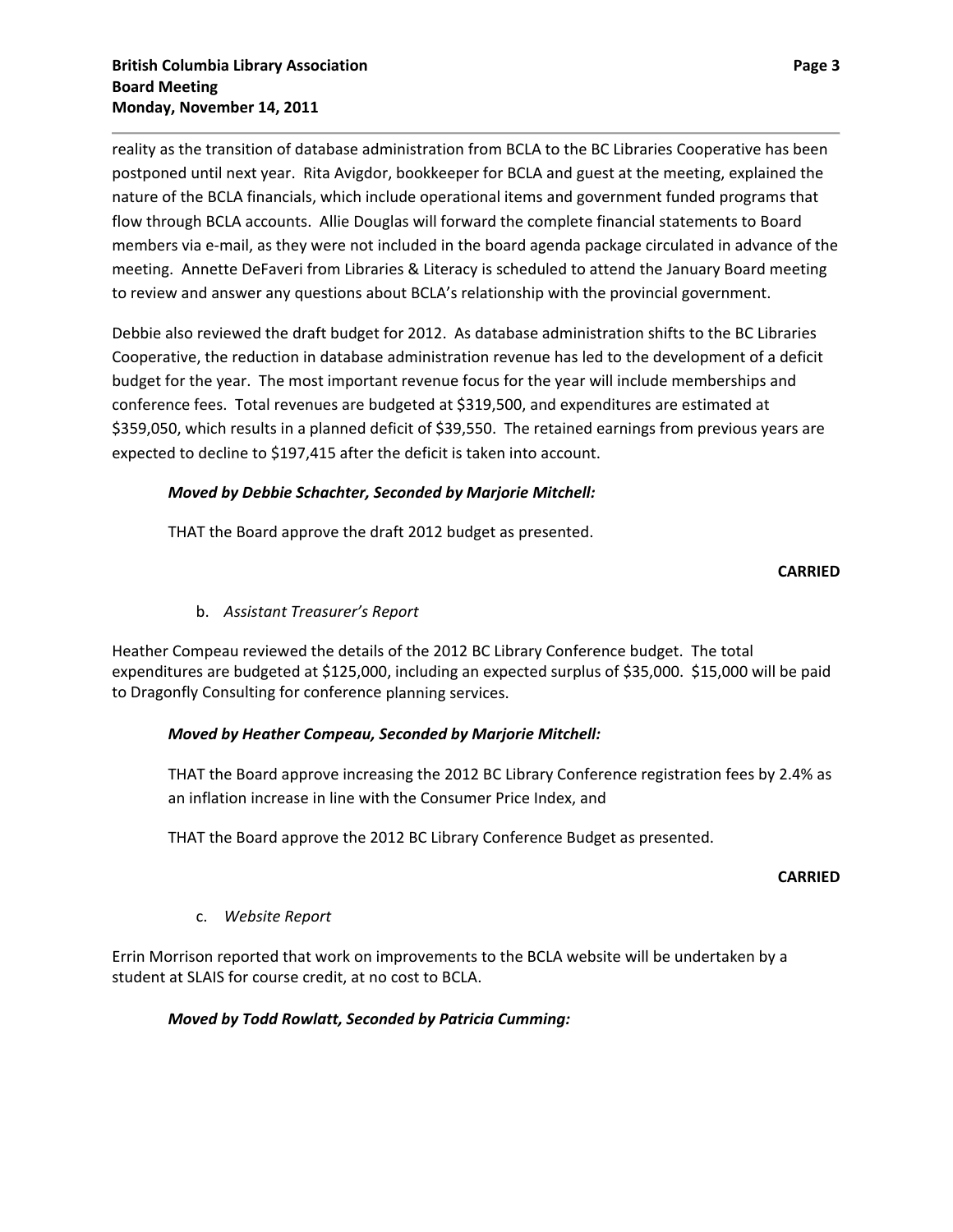THAT the Board approve the hiring of a professional experience student from SLAIS to work on the BCLA website.

### **CARRIED**

# d. *Mentorship Report*

Patricia Cumming provided the report. The creation of a BCLA mentorship program came out of suggestions by members in the 2011 survey. The current LTAIG mentorship program will be expanded and broadened to include all BCLA members. The mentorship committee has worked with LTAIG in the development and expansion of the program and LTAIG is supportive of the plan. Patricia thanked Amy Ashmore and Tamarack Hockin for their work in this regard.

### *Moved by Patricia Cumming, Seconded by Debbie Schachter:*

THAT the Board approve the mentorship plan as presented with minor wording changes to be incorporated as discussed.

### **CARRIED**

### e. *Browser Report*

The BCLA Browser report was circulated at the meeting. The Board discussed submissions to the Browser and whether they should come from members only or from a broader field.

### *Moved by Leanna Jantzi, Seconded by Todd Rowlatt:*

THAT the Board approve BCLA Browser submissions from members and non‐members alike.

### **CARRIED**

A revised BCLA Browser policy will be discussed at the January Board meeting.

### f. *2011 Conference Report*

Alane Wilson's conference report and accompanying suggestions were reviewed and discussed. Errin suggested incorporating Alane's suggestions into the 2013 conference planning cycle, and no further action was taken.

## **7. New Business**

### a. *Letter from Minister Abbott to BCLA, BCLTA and ABCPLD*

Board members discussed a letter from the Minister of Education following up on the September 29 meeting with the three associations, in which he stressed the importance of collaboration and partnerships among public libraries and across library sectors. No immediate action was necessary but